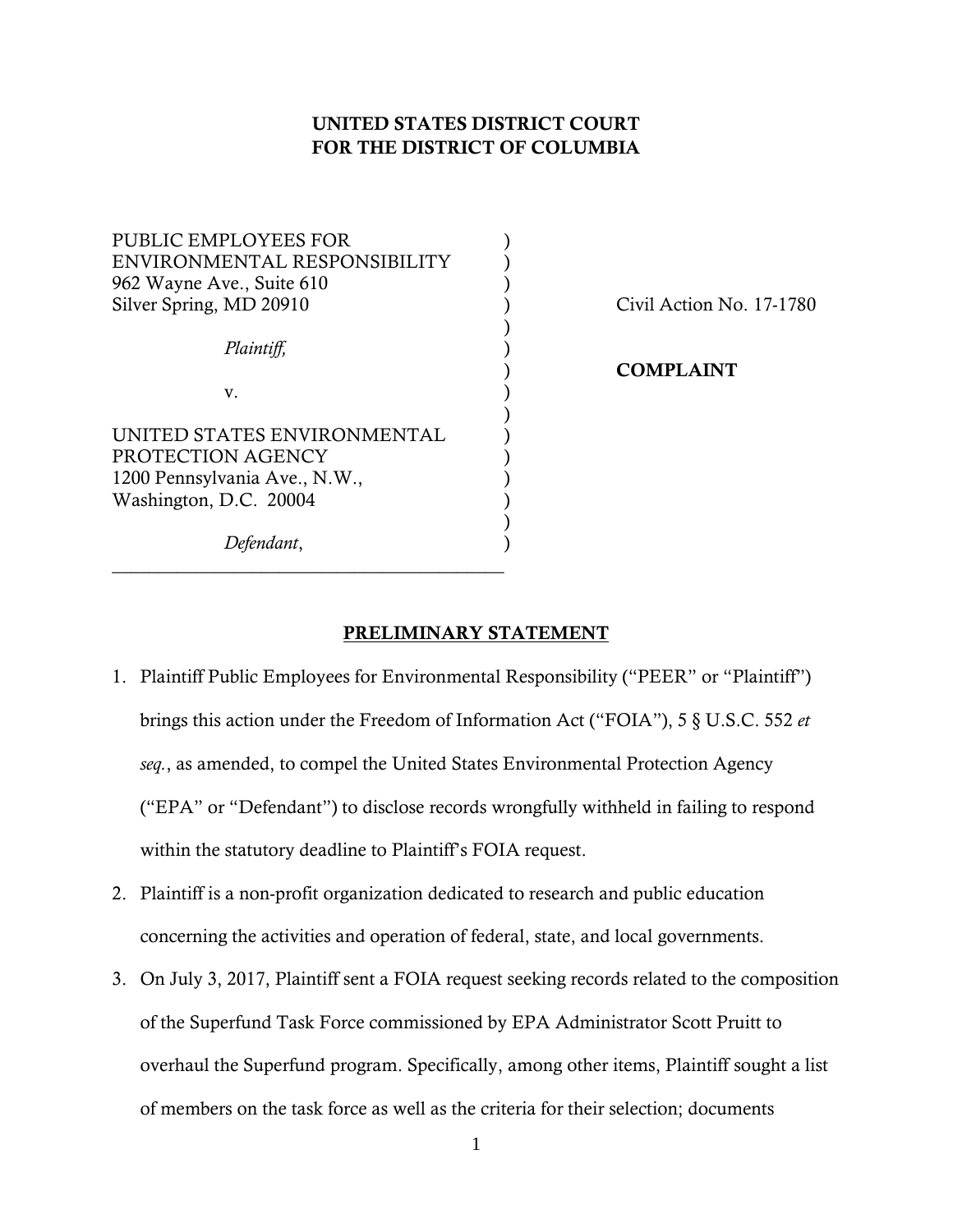reflecting the EPA's adherence to the Federal Advisory Committee Act; communications between Administrator Pruitt and the Task Force; and copies of EPA decision documents related to ongoing Superfund cases affected by the Task Force.

- 4. On July 12, 2017, EPA granted PEER's request for a waiver of fees associated with the July 3 request.
- 5. The FOIA requires federal agencies to respond to public requests for records, including files maintained electronically, to increase public understanding of the workings of government and provide access to government information. FOIA reflects a "profound national commitment to ensuring an open Government" and agencies must "adopt a presumption in favor of disclosure." Presidential Mem., 74 Fed. Reg. 4683 (Jan. 21, 2009).
- 6. The FOIA requires the agency to determine within 20 working days after receipt of a FOIA request whether to comply with the request. 5 U.S.C.  $\S$  552(a)(6)(A)(i). The agency may extend this time period only in "unusual circumstances" and then only for a maximum of ten additional working days. 5 U.S.C.  $\S$  552(a)(6)(B)(i).
- 7. To date, Defendant has failed to make a determination on Plaintiff's FOIA request or to produce any records in response to Plaintiff's FOIA Request No. EPA-HQ-2017-009051.
- 8. Defendant's conduct is arbitrary and capricious, and amounts to a denial of Plaintiff's FOIA request. Plaintiff is seeking to educate the public about the nature of the Superfund Task Force as well as the EPA's efforts (or lack of effort) to comply with the Federal Advisory Committee Act, and Defendant is frustrating that purpose.
- 9. Plaintiff constructively exhausted its administrative remedies under 5 U.S.C. §  $552(a)(6)(C)(i)$ , and now seeks an order from the Court requiring Defendant to

2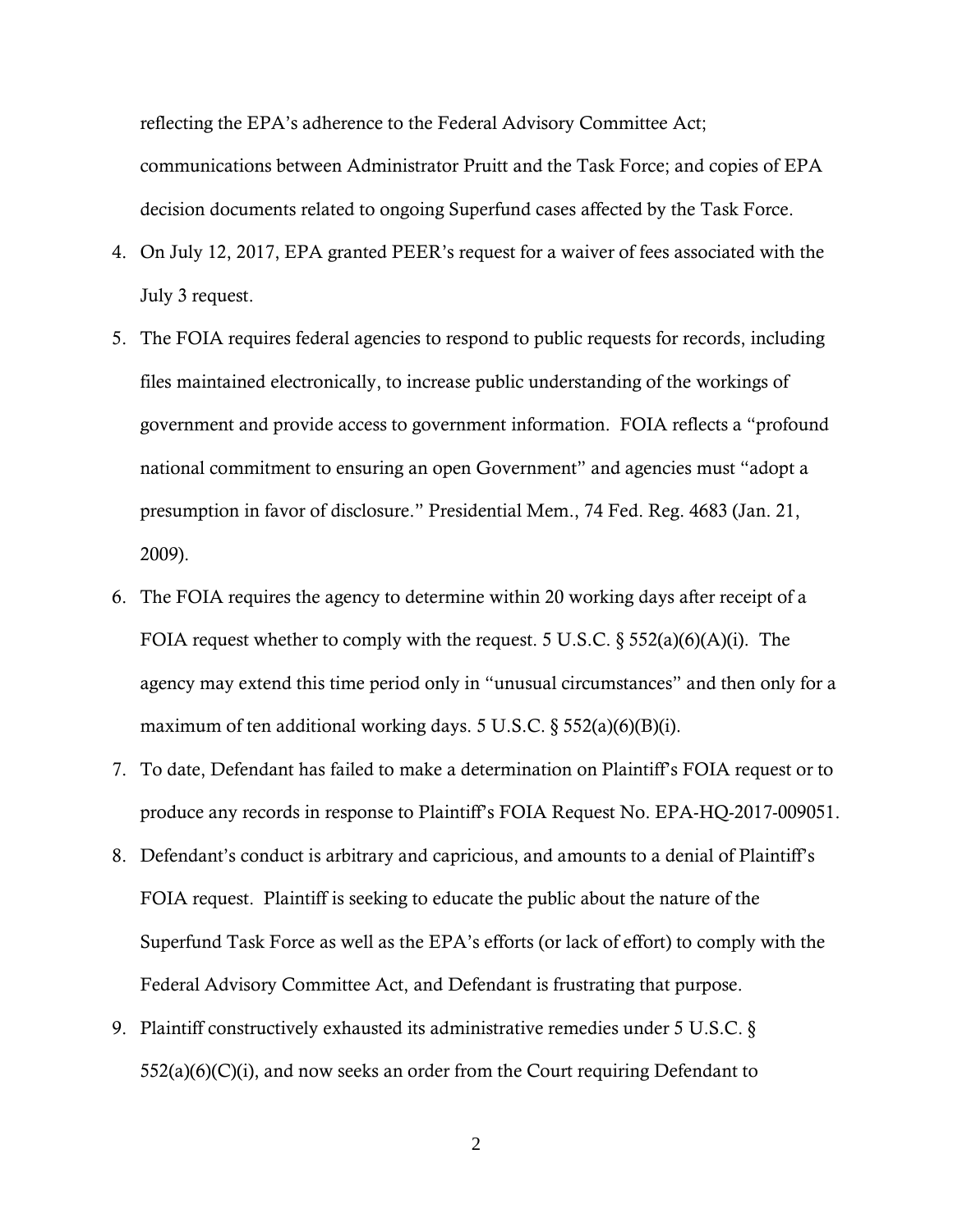immediately produce the records sought in Plaintiff's FOIA request, as well as other appropriate relief, including attorney's fees and costs.

## JURISDICTION AND VENUE

- 10. This Court has jurisdiction over this action under 5 U.S.C. § 552(a)(4)(B). This Court has jurisdiction over this action pursuant to 28 U.S.C. § 1331.
- 11. This Court is a proper venue because Defendant is a government agency that resides in the District of Columbia. *See* 28 U.S.C. § 1391(e)(1)(A) (where defendant is the government or a government agency, a civil action may be brought in the district where the defendant resides). Venue is also proper under 5 U.S.C.  $\S$  552(a)(4)(B) (providing for venue in FOIA cases where the plaintiff resides, or in the District of Columbia).
- 12. This Court has authority to grant declaratory relief pursuant to the Declaratory Judgment Act, 28 U.S.C. § 2201 *et seq*.
- 13. This court has authority to award reasonable costs and attorneys' fees under 5 U.S.C.  $§ 552(a)(4)(E).$

#### PARTIES

- 14. Plaintiff, PEER, is a non-profit public interest organization incorporated in Washington, D.C. and headquartered in Silver Spring, Maryland, with field offices in California, Colorado, Florida, Massachusetts, and Tennessee.
- 15. Among other public interest projects, PEER engages in advocacy, research, education, and litigation to promote public understanding and debate concerning key and current public policy issues. PEER focuses on the environment, including the regulation and remediation of toxic substances, public land and natural resource management, public funding of environmental and natural resource agencies, and ethics in government.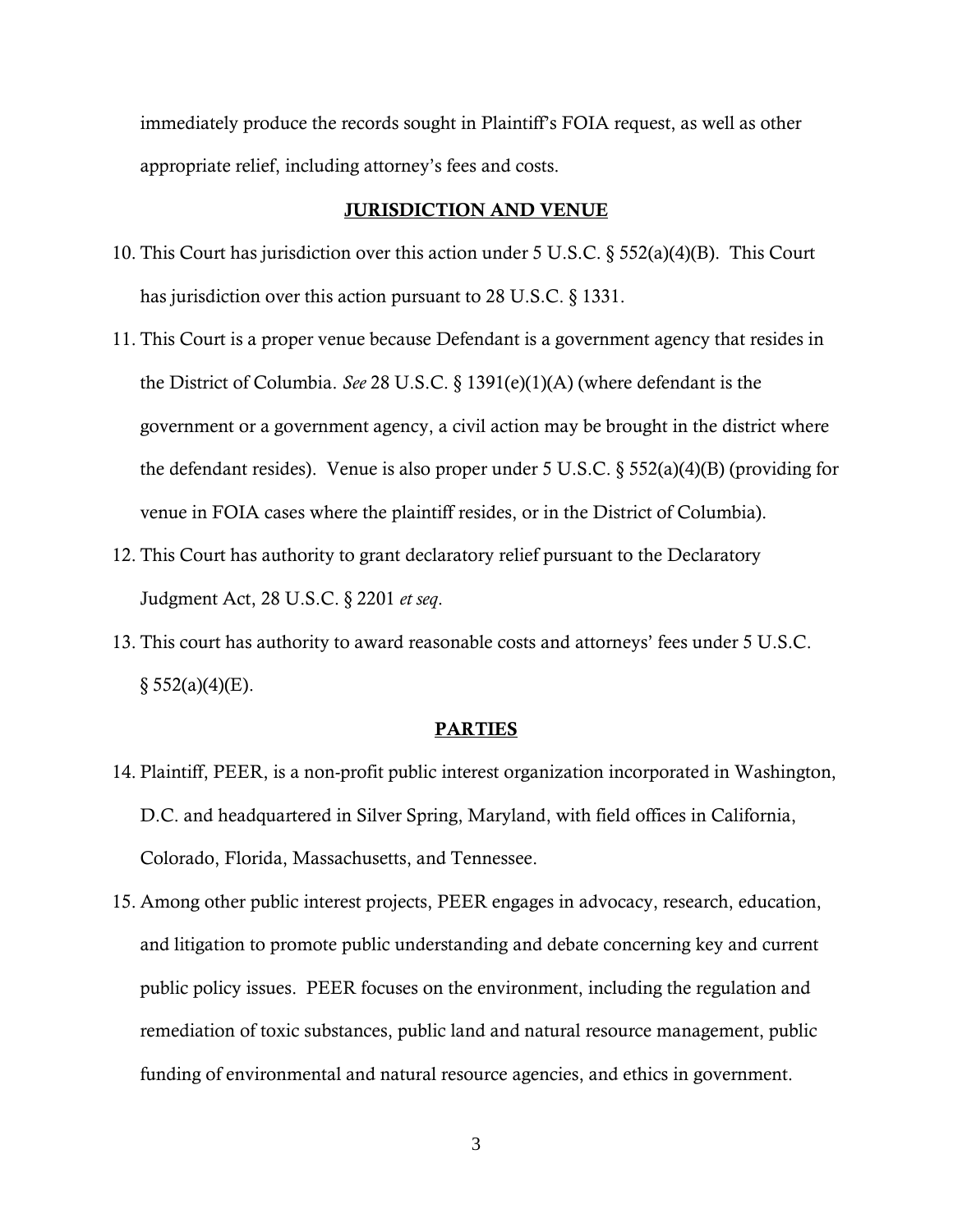PEER educates and informs the public through news releases to the media, through its website, www.peer.org, and through publication of the PEER newsletter.

- 16. Defendant, the U.S. EPA, is an agency of the United States as defined by 5 U.S.C.  $§ 552(f)(1).$
- 17. Defendant is charged with the duty to provide public access to records in its possession consistent with the requirement of the FOIA. Here, Defendant is denying the Plaintiff access to its records in contravention of federal law.

## STATEMENT OF FACTS

- 18. On May 22, 2017, EPA Administrator Scott Pruitt announced via memorandum his intention to change the administration of the Superfund program (the Comprehensive Environmental Response, Compensation, and Liability Act or "CERCLA," 42 U.S.C. § 9601 *et seq*.). In order to implement those changes, Administrator Pruitt stated that he created a task force to develop recommendations that would overhaul and streamline the entire Superfund process.
- 19. On July 3, 2017, Plaintiff submitted a FOIA request to Defendant requesting information related to the Superfund Task Force. Specifically, PEER requested eleven categories of documents: (1) a list of the members of the Task Force, their tenure, and any documents detailing the criteria for their selection; (2) documents reflecting Defendant's efforts to comply with FACA in the selection and operation of the task force; (3) documents detailing the specific activities the Task Force was assigned to; (4) documents reflecting the scheduling of activities for the Task Force as well as meeting minutes and materials presented to the task force; (5) communications to or from Administrator Pruitt's office concerning the need or basis for changes to the Superfund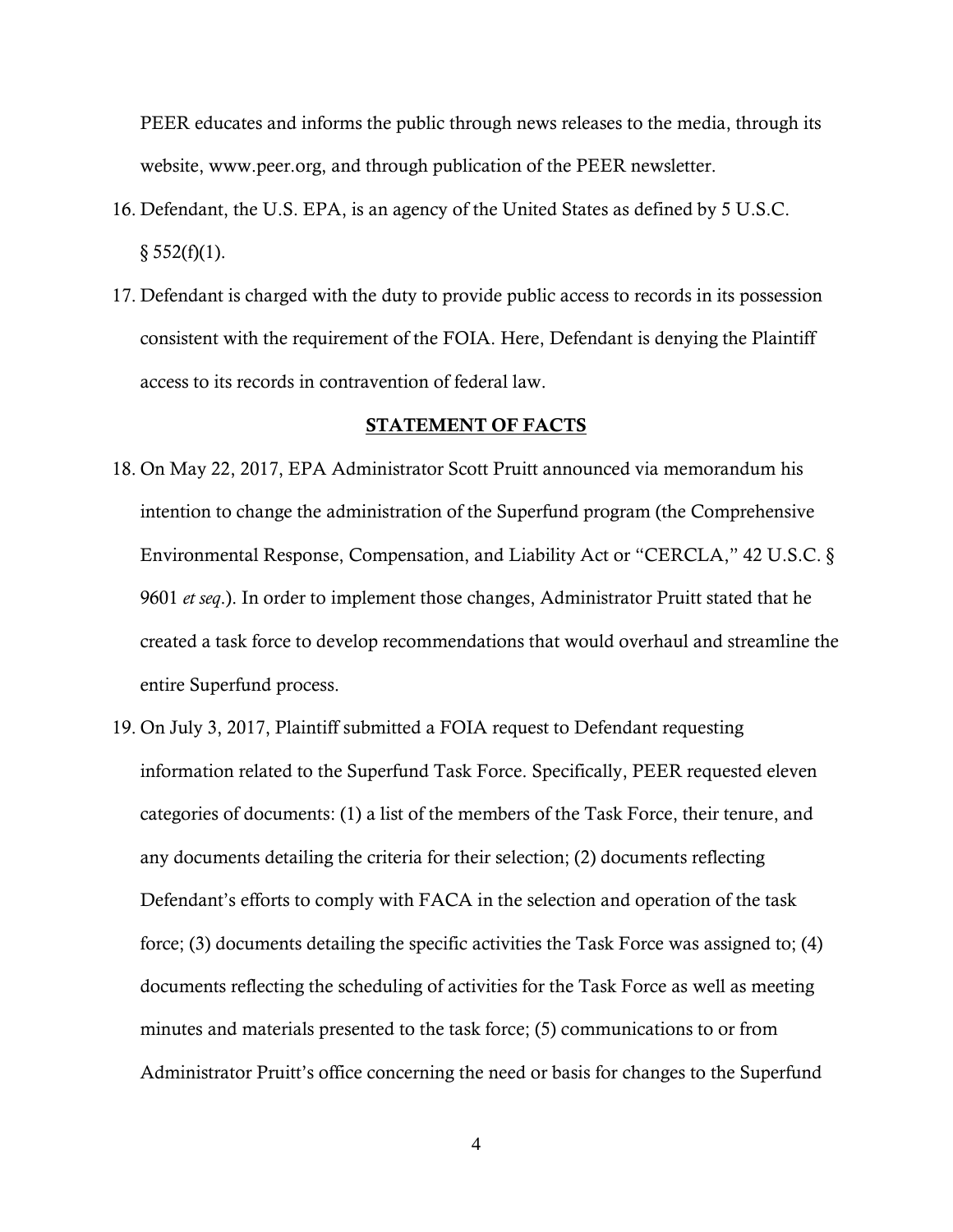program; (6) the recommendations or any other work products emanating from the Task Force; (7) documents related to compliance with the National Environmental Policy Act ("NEPA") in pursuing significant Superfund operational changes; (8) documents describing how and when public review of the task force recommendations will take place, including plans to involve affected communities; (9) copies of the "revised delegations and internal directive documents" referenced in the May 22, 2017 memorandum; (10) a list of ongoing Superfund cleanups that are covered by Administrator Pruitt's memo; and (11) copies of any decision documents by EPA in ongoing Superfund cases in connection with Administrator Pruitt's memo.

- 20. Also on July 3, 2017, Defendant acknowledged receipt of Plaintiff's FOIA request and assigned it number EPA-HQ-2017-009051.
- 21. In a letter dated July 12, 2017, Defendant granted Plaintiff's request for a fee waiver related to the FOIA request.
- 22. On July 25, 2017, the EPA published the recommendations from the Superfund Task Force. While the publication of the recommendations does in effect respond to a portion of Plaintiff's FOIA request, most of the items in the request remain unanswered.
- 23. On July 27, 2017, Defendant contacted Plaintiff through its agent, Wanda McLendon, and provided an updated production date of August 24, 2017, which was seventeen business days after the statutory deadline. That deadline was August 1, 2017, 20 business days from the July 3, 2017 FOIA submission and acknowledgement. Although Ms. McLendon stated that she was asking for an additional thirteen days, her anticipated date of production, August 24, 2017, was actually seventeen business days after the statutory deadline.

5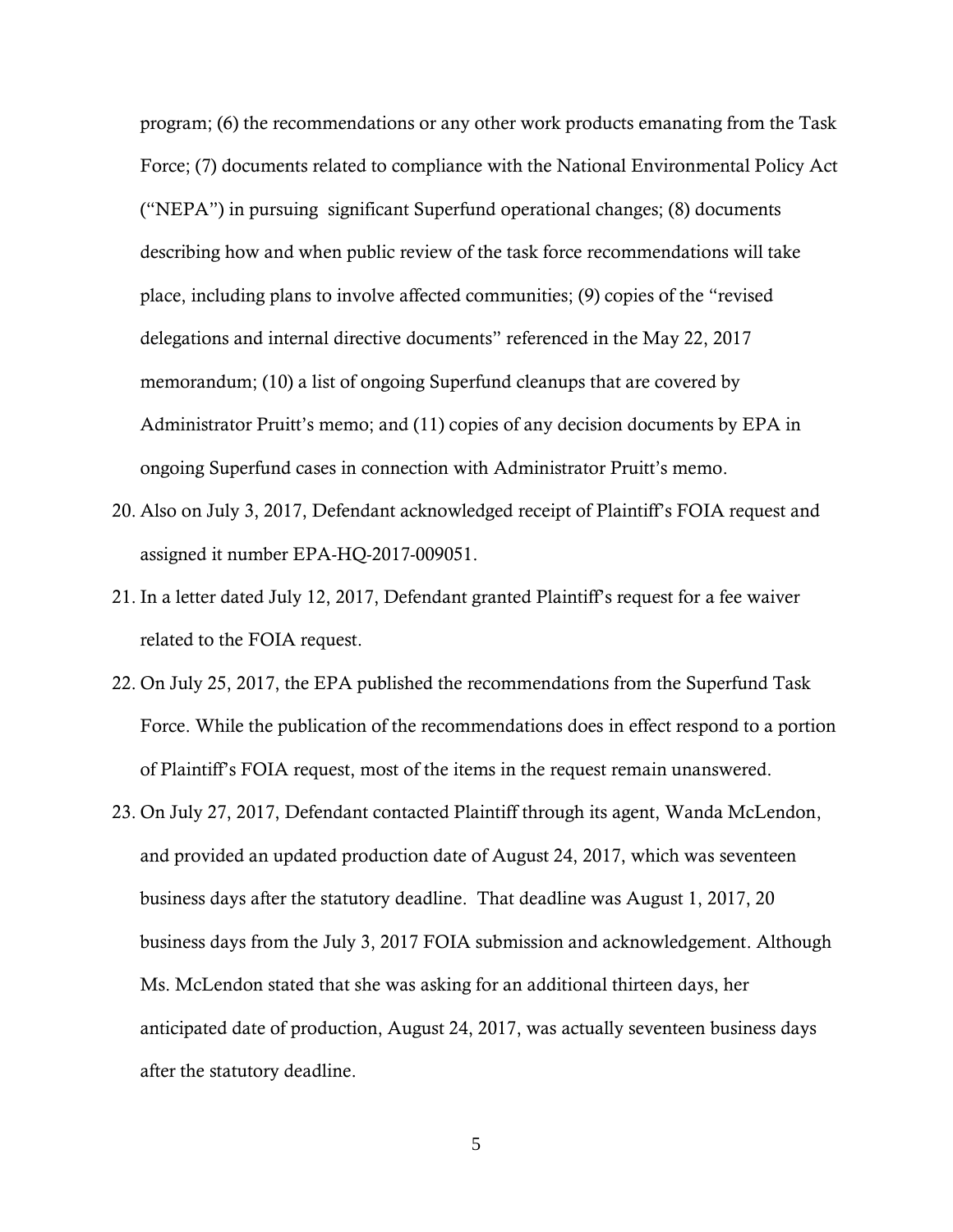- 24. Having received no FOIA production or other communication from EPA, on August 24, 2017, Plaintiff requested by email an update on the status of its FOIA request. Plaintiff was informed by another employee that Ms. McLendon was out of the office until August 28, 2017. On August 30, 2017, Ms. McLendon informed Plaintiff that the request had been reassigned to the Office of the Administrator, but she provided no further information on expected production.
- 25. Pursuant to 5 U.S.C. § 552(a)(6)(A), Defendant had twenty working days from the date of the receipt to respond, or to assert the need for an extension. *See also* 40 C.F.R. § 2.104.
- 26. Twenty working days from July 3, 2017 (the date of Defendant's receipt of Plaintiff's request) was August 1, 2017. Defendant requested an extension until August 24, 2017 (more than the 10 working days allowed by statute), and now that date has passed.
- 27. As of this August 31, 2017 filing, Plaintiff has not received any records responsive to its FOIA request nor any determination from Defendant.
- 28. Administrative remedies are constructively exhausted when an agency fails to comply with the applicable time limits. 5 U.S.C.  $\S$  552(a)(6)(C)(i). Having fully exhausted its administrative remedies for its July 3, 2017 FOIA request, Plaintiff now turns to this Court to enforce the FOIA's guarantee of public access to agency records, along with the remedies available when an agency withholds that access.

## CAUSE OF ACTION

- 29. Plaintiff incorporates the allegations of the preceding paragraphs.
- 30. Defendant's failure to disclose the records requested under Request No. EPA-HQ-2017- 009051 within the time limits mandated by statute is a constructive denial and wrongful